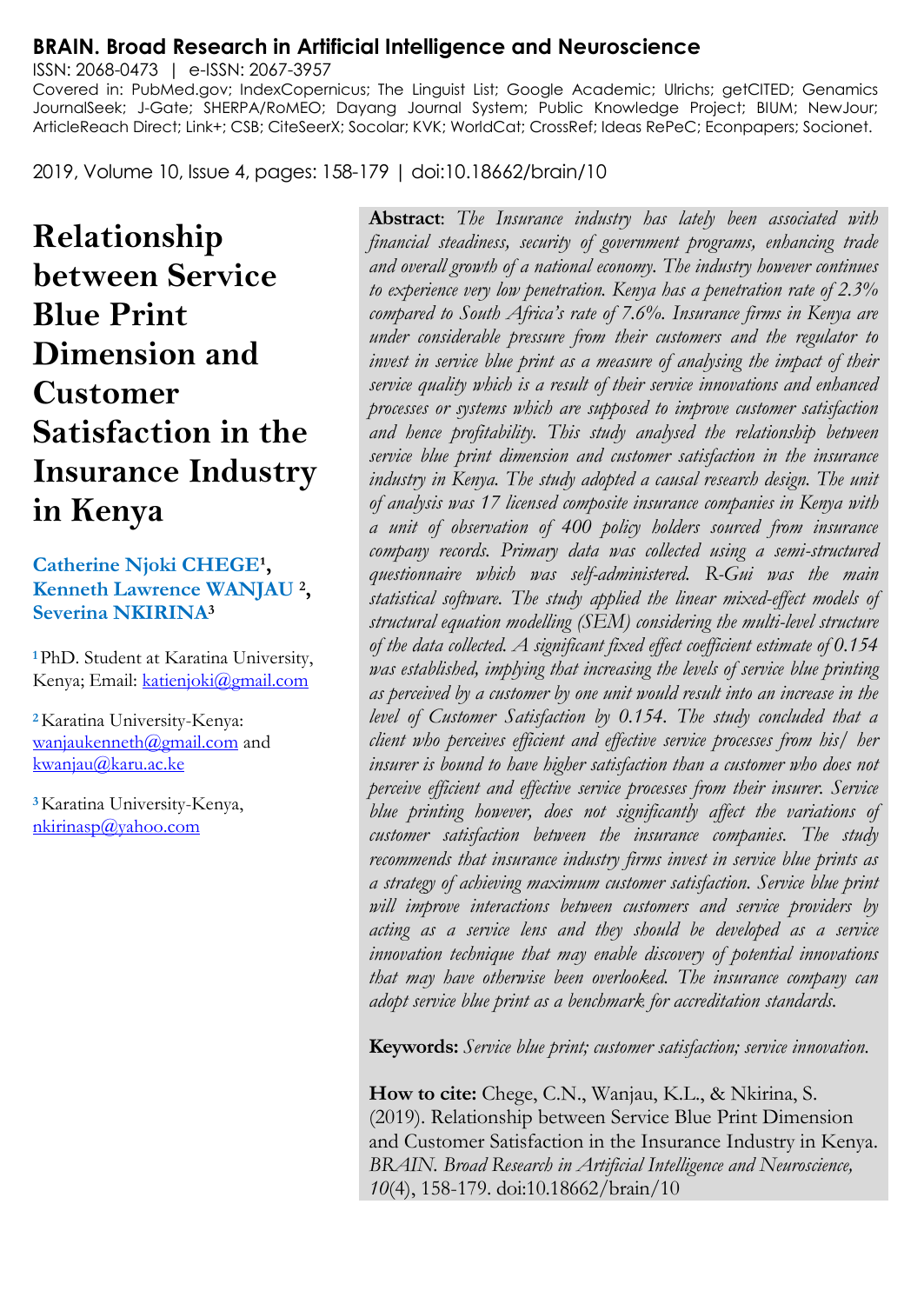### **1. Introduction**

The environment of business today is characterized by very knowledgeable customers that expect quality service delivery. As a result of the numerous players in the insurance industry, there is increased pressure to improve the quality of service in order to achieve a competitive advantage. Osman, Mohamad & Khuzaimah (2015) showed that increasing levels of service quality leads to customer satisfaction and trust, hence enhances loyalty. They further posited that there is a connection between service quality and higher profits. In order for an institution to provide quality service effectively, they must have effective systems due to the intangible nature of services. One of the methods used to ensure clear and effective systems is service blue printing. Andreou (2017) proposed that service blue printing dimension to be adopted as a measure of service quality in the hotel industry, while Owino, Kibera, Munywoki & Wainaina (2014) adopted it as a measure of service quality in the higher education sector.

Njegomir and Demko Rihter (2015) observed that the advancement of the insurance industry would result to assembling domestic savings, robust management of diverse risks, new capital accrual, less business anxiety, loss mitigation and overall monetary stability. The global insurance industry has however not matured in growth and performance as a result of low penetration. The global insurance premium real term growth has been experiencing a downward spiral from 4.7% in 2015, 3% in 2017 [Insurance Regulatory Authority (IRA), 2017].

The insurance industry in Africa has similarly been experiencing a challenge in penetration with South Africa having the highest penetration rate of 7.6%. The Kenyan insurance industry that dates back to year 1963 has experienced tremendous growth that has led to intense competition among its numerous players. The industry players include 52 licensed insurance companies, 221 brokers, 9,348 agents and 31 medical insurance providers (IRA, 2018). The Insurance Regulatory Authority (2016) indicates that, only 16% of the population in Kenya has access to insurance. The biggest challenge of the insurance industry in Kenya is the low penetration rate of 2.3% and a low real term growth of 2.5% compared to the global real term growth of  $3\%$  (IRA, 2017).

A study by Klynveld Peat Marwick Goerdeler, (2016) revealed that 80% of insurance providers are not confident of the level of service quality delivery in the industry with 10% believing that their customer care is below average. They acknowledged that, satisfying customers is their biggest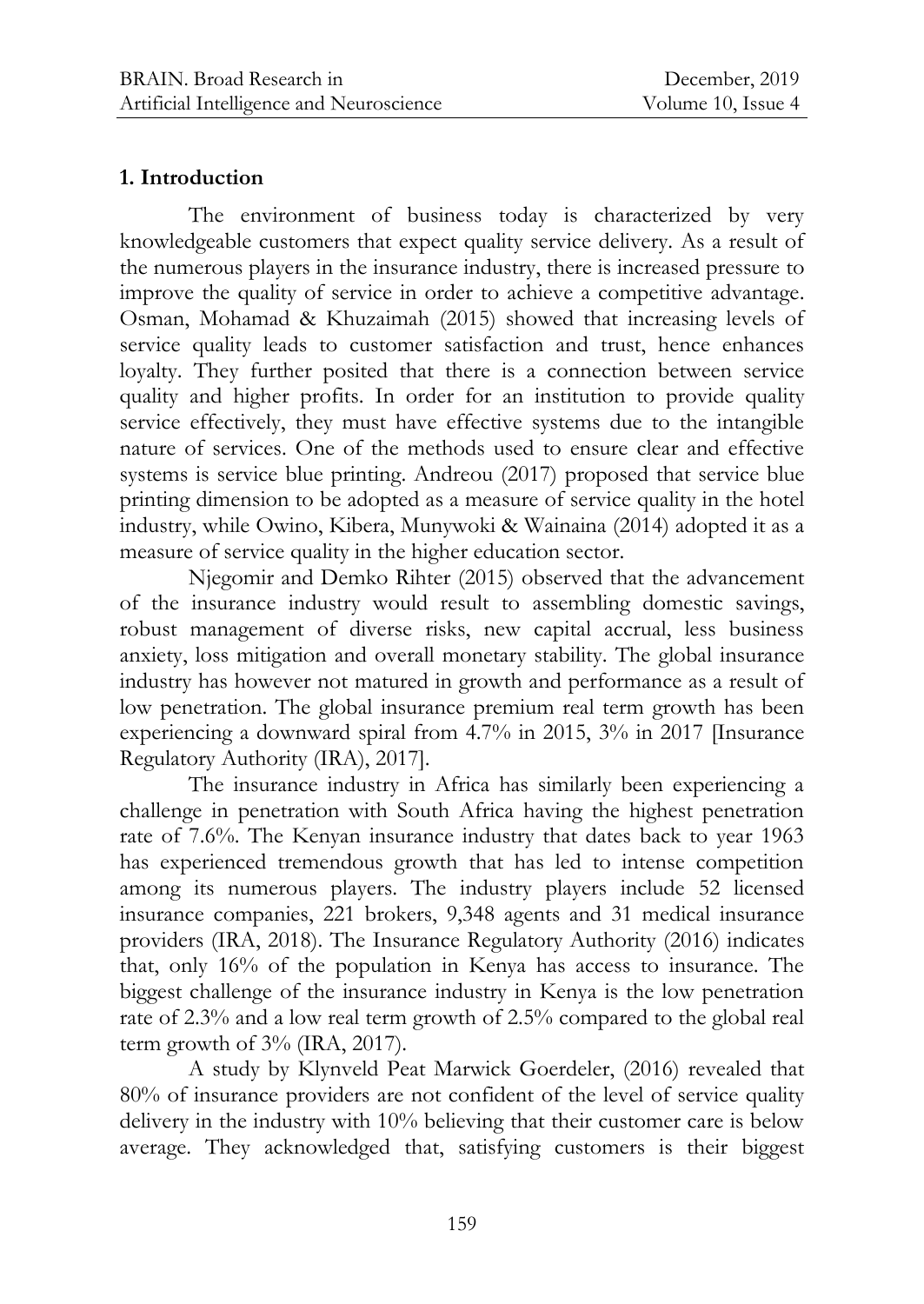challenge. The insurance industry can therefore benefit from investing in service blue printing which acts as a guide to the major *c*omponents of service delivery that influence customer satisfaction. This study analysed the influence of service blue print dimension on customer satisfaction in the insurance industry in Kenya.

# **2. Literature Review**

This section discusses the theoretical and empirical literature about the research problem on service blue print dimension and its relationship with customer satisfaction. The script theory is described and how it guides service blue printing. The section ends with empirical literature and the knowledge gap.

# **2.1 The Script Theory**

Script theory was proposed by Tomkins (1978) in an attempt to further develop his "affect theory". The theory was later developed by Schank (1983) to what is now described as the "Script theory". Script theory postulated that the behavior of human beings functions similarly to the way a script does by allotting a program for action. Script theory stipulates that customers have clear cut scripts in their minds for purchasing which lead them to explicit behavior during service encounters. The scripts guide the customers to interpret information given, develop expectations and to portray suitable behavior patterns. Service providers similarly have scripts that direct their behavior as they interact with the customers.

There are two types of scripts namely convergent scripts where customer and employee scripts do not collide hence customer satisfaction is achieved. The second type is the divergent scripts where customer and employee scripts collide indicating areas of unfulfilled customer expectations (Schank, 1983). A service blue print guides staff on how to provide services to customers. It specifies the service delivery process, roles of both customers and service providers to ensure their scripts converge in order to achieve customer satisfaction.

# **2.2 Service Blue Print Dimension and Customer Satisfaction**

A service blueprint is referred to as road map that presents accurate service systems so that all those involved in its burgeoning are able to understand and deal with it objectively. A service blue print describes the entire process of service delivery, roles of both customers and service employees and the clear. It is a very significant guide to major components of service that lead to customer satisfaction. Service blueprinting enables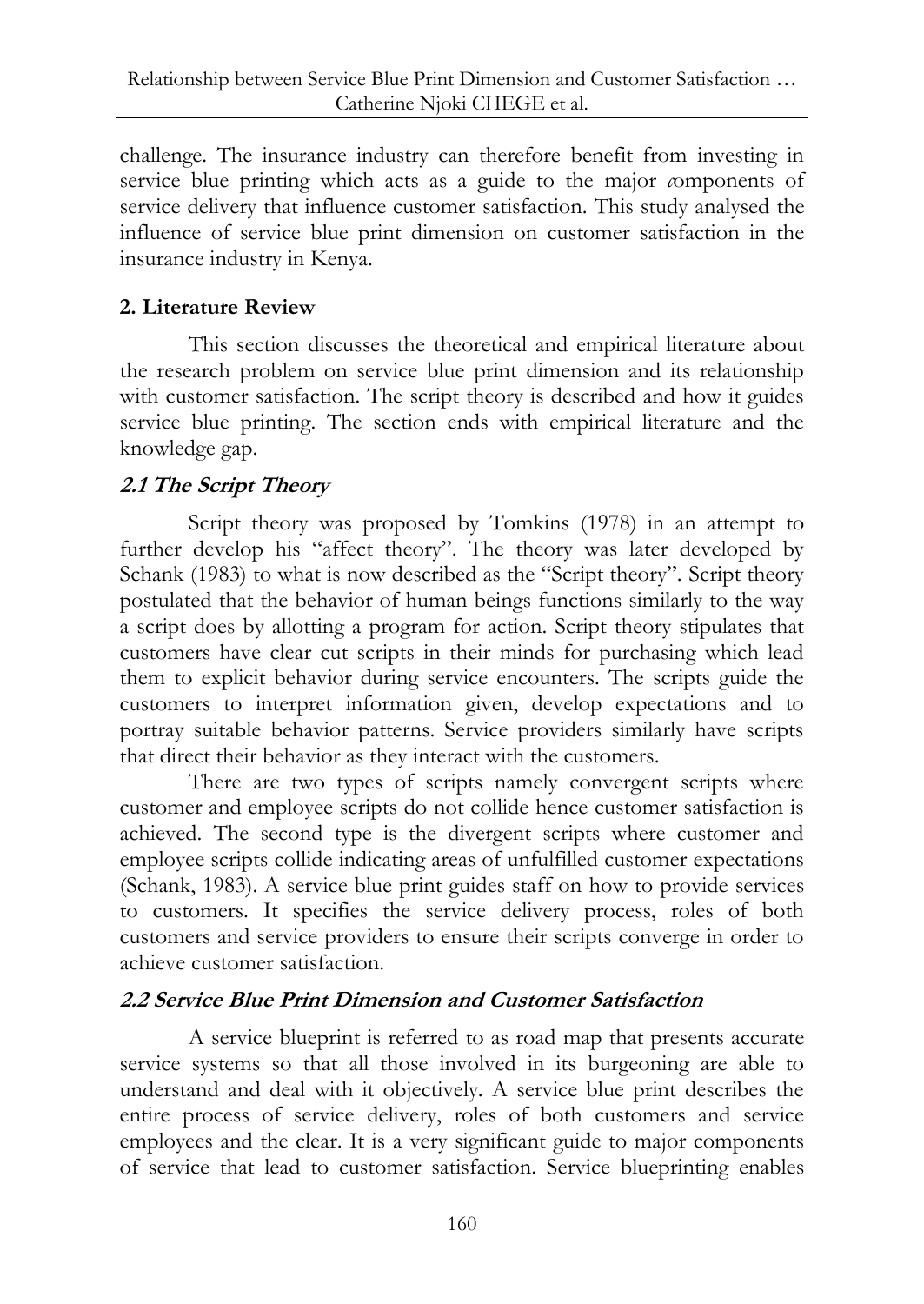service providers to scrutinize as well as modify services and to sometimes design completely new services according to customer specifications. It is a new shift in perspective that results to undiscovered service improvements and innovations. This shift stems from internal process views to external customer experience views, which help to highlight unfulfilled customer wants and needs as well as any organizational misalignment of goals and objectives (Bitner, Ostrom, & Morgan, 2007).

Shahin (2010) studied service blue printing and its effectiveness in targeting critical service processes in the hotel industry. He found that service blue print enables service providers to compare different service processes and helps to target the most critical ones, enabling the service providers to design effective quality service. Ostrom, Bitner and Burkhard (2011) conducted a study on how to leverage service blue printing to rethink the higher education. They concluded that service blue print can be used to identify the best practices and develop service processes that can improve customer experience. They recommended service blue print as a service lens tool as well as a technique that can enable discovery of potential innovations that may have otherwise been overlooked.

Giannis, Spiras, & Achilles (2012) proposed that all service providers should have service blue prints in their organizations. They argued that service blue prints would fail if customer preferences were not incorporated in the blue prints. This would therefore encourage the service providers to become market oriented hence improving quality service and ultimately customer satisfaction. Rajeswari & Marzooth (2016) carried out a study of service blue print and its effect on customer satisfaction in the transport industry in Tamil Nadu. They found that service blue print helped to determine service gaps in the industry, hence enabling the service providers to seal the gaps and improve service quality eventually leading to customer satisfaction.

Owino et al. (2014) found service blue print to have a great predictive power on customer satisfaction in Kenyan Universities. It was rated second highest influencer of customer satisfaction next to reliability. Service blue print captures the customer service experience from the customer's point of view (Bitner et al., 2007). The customer today is knowledgeable regarding the significance of experience and will pay any price for experiences and service blue printing helps to achieve customer insight so as to change the service and better satisfy customer needs (Haugen, 2013). None of the above studies have studied service blue printing in the insurance industry in Kenya. This study sought to fill this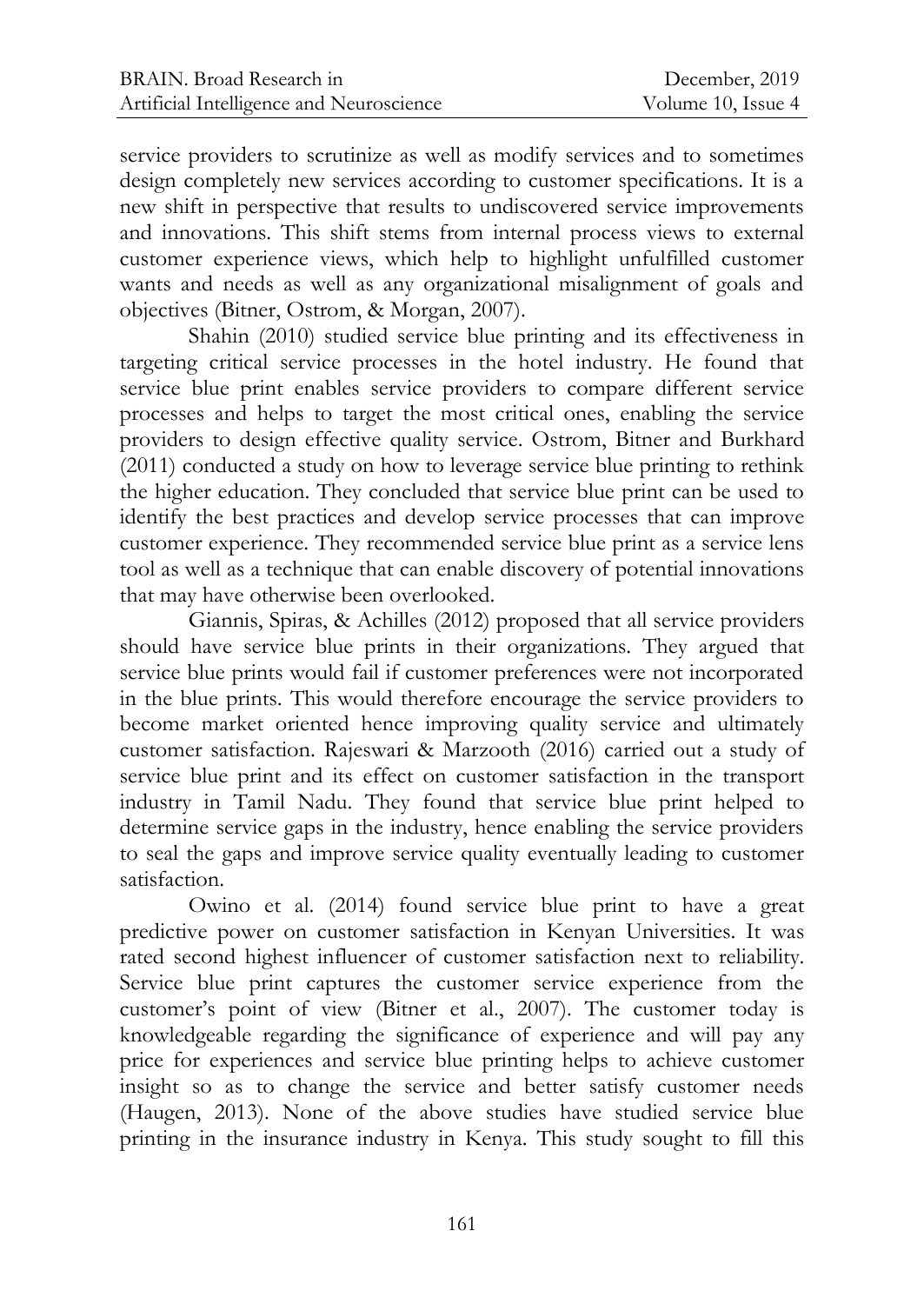knowledge gap by analysing how service blue print dimension influences customer satisfaction in the insurance industry in Kenya.

# **3. Methodology**

The objective of this study was to analyse the relationship between service blue print dimensions and customer satisfaction. Primary data was collected from the policy holders of 17 insurance companies using a semistructured questionnaire. A Likert scale was used to determine how strongly the respondents agreed or disagreed with statements. A Likert scale helps to measure respondents' attitudes by enquiring the extent to which they agree or disagree with particular questions or statements (Derrick & White, 2017).

The study had two variables that is, service blue print  $(X)$  as independent variable and customer satisfaction (Y) as dependent variable. Causal research design was used so as to help discern the magnitude and nature of cause and effect relationship that existed among the variables. The study applied the linear mixed effect models of structural equation modelling considering the multi-level structure of the data collected. The following hypothesis was tested;

> **H01:** *Service blue print dimension does not have a significant relationship with Customer satisfaction in the insurance industry in Kenya.*

# **3.1 Research Philosophy**

The epistemological research philosophy guided by positivist paradigm was adopted for the study. Epistemology explains what comprises acceptable knowledge in a subject of study (Saunders, Lewis & Thornhill, 2009). The positivist approach is instituted on the belief of theory before research followed by statistical justification of the conclusions from testable hypothesis (Cooper & Schindler, 2011). The study adopted the epistemological positivist paradigm because it enabled for reporting of findings as discovered and interpretation of the new knowledge discovered.

# **3.2 Target Population**

The target population comprised of insurance customers (policy holders) from insurance companies in Kenya that offer both Life and Non-Life policies otherwise referred to as composite insurance companies. The study population was therefore considered to form a multi-level structure with 2 units of analysis. The primary unit of analysis was that of policy holders who are nested (clustered) within the secondary unit of analysis (insurance companies). There were 17 licensed composite insurance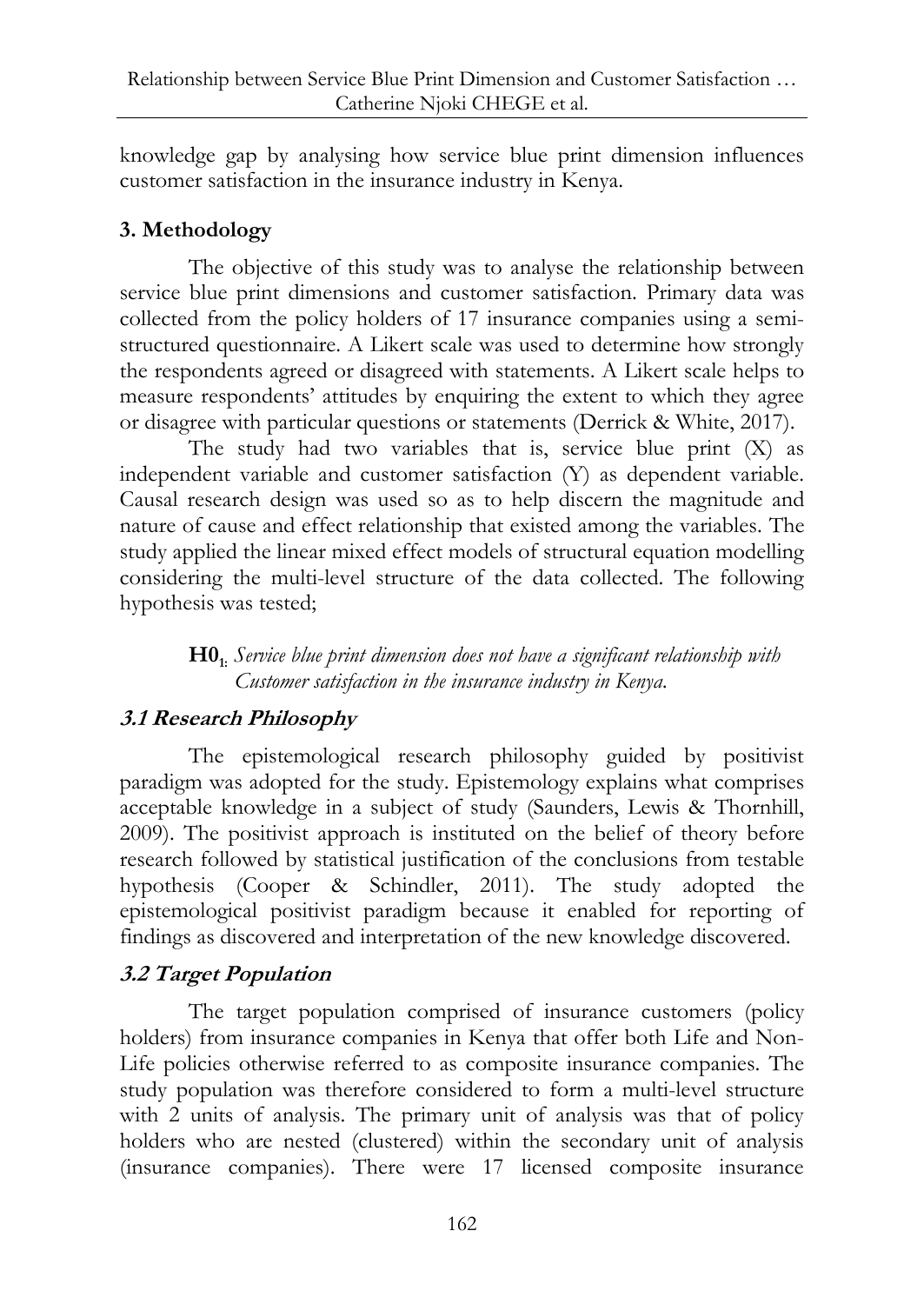companies in Kenya as at December, 2017 that all together had a total of 1,695,312 policy holders (IRA, 2018).

# **3.3 Sampling Design**

Considering the multi-level structure of the population studied, multi-stage sampling which is a random sampling technique was adopted. Multistage sampling is preferred in practice in cases where units of observations (the primary units) are geographically or organizationally grouped (Snijders & Bosker, 2011). Multistage sampling was designed to randomly sample level-2 units (insurance companies) followed by randomly sampling level-1 units (policy holders) from the selected level-2 units. However, in this study, the level-2 units were based on a census thus considering all the 17 composite insurance companies as the group size. The sample size of the respondents (level-1 units) to include in the study was determined using the sampling formula  $n = N/1 + N (e)^2$  proposed by Israel (2009) where n is the sample size, N the population size which was 1,695,312 and *e* the permissible error which was taken as 0.05. The calculation resulted to a sample size of 400 policy holders across the 17 insurance companies. The 400 respondents sampled were distributed across the 17 entities based on the probability proportional to the size of the population of each company.

## **3.4 Data Collection**

Primary data was obtained from policy holders of the composite insurance companies. Secondary data was sourced from books, research journal articles, and electronically stored information (internet). Primary data was obtained by use of a semi-structured self-administered questionnaire which also had a five point Likert scale.

## **4. Data Presentation and Analysis**

R-Gui was employed in undertaking three types of statistical analysis, that is, descriptive analysis, factor analysis and hierarchical regression. Pilot data was collected and used to assess instrument reliability based on the internal consistency test using Cronbach alpha and to assess construct validity based on the tests for convergent validity and discriminant validity. Factor analysis results formed the basis for testing for convergent and discriminant validity using the Average variances extracted (AVEs) and squared multiple correlations for the tests respectively.

Considering the multi-level structure of the data collected, the study used Multi level Structural Equation Modelling (SEM) as the basis for testing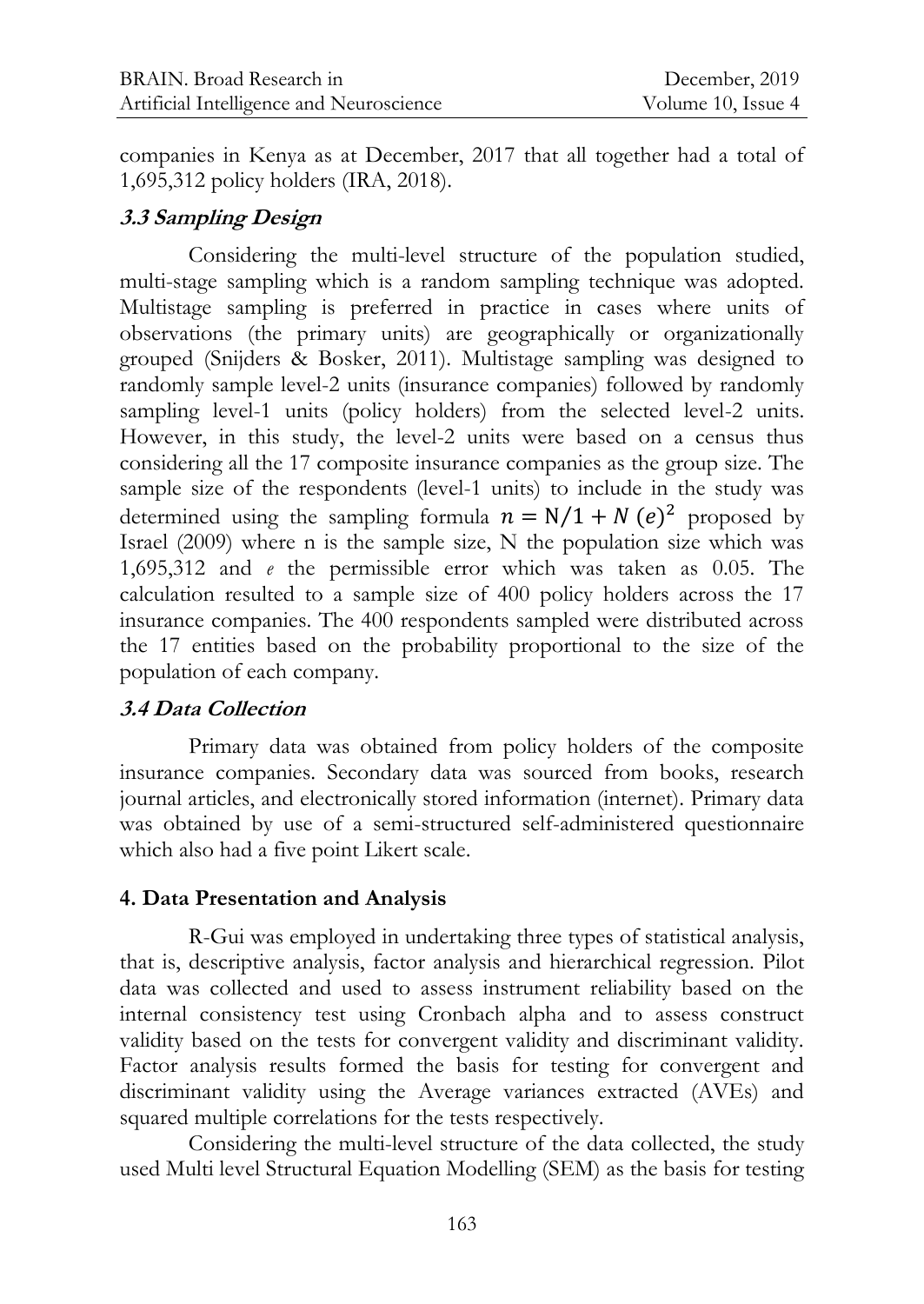the study hypothesis. Multi-level SEM was based on restricted maximum likelihood estimation (REML) for linear mixed effect modelling. Collapsing heterogonous grouped (multilevel) data in order to be analysed as though collected from one homogenous population at the group level may lead to erroneous conclusions referred to as the Simpson's Paradox (Lindley & Novick, 1981). The SEM models fitted were tested for fitness by computation of fit indices. As proposed by McDonald and Ho (2002), for absolute fitness, the Chi-Squared test, Root mean square error of approximation (RMSEA), Goodness of fit index (GFI) were used to assess how well the priori models (proposed theoretical models) fit the sample data. For incremental fit indices, the normed fit index (NFI), comparative fit index CFI and the Tucker Lewis index (TLI) were also generated to assess the fitness of the priori model against a baseline model (null model). Model assumptions of normality, heteroscedasticity and autocorrelation, multicollinearity and common method bias (CMB) were tested. Maximum likelihood estimation holds the assumption that residuals of the model fitted follow a normal distribution.

## **4.1 Measurement Model of Service Blue Print**

Service blue print was found to only have a significant level-1 measurement model. Figure 1 shows the retained manifest variables at level-1 epresented by the squares were retained in both levels with path coefficients represented by the standardised factor loading. There is no path coefficient of the between model thus only 1 circle to indicate the leatent variable service blue prints in the within (fixed effect).



Figure 1: Path diagram for the measurement model of service blue print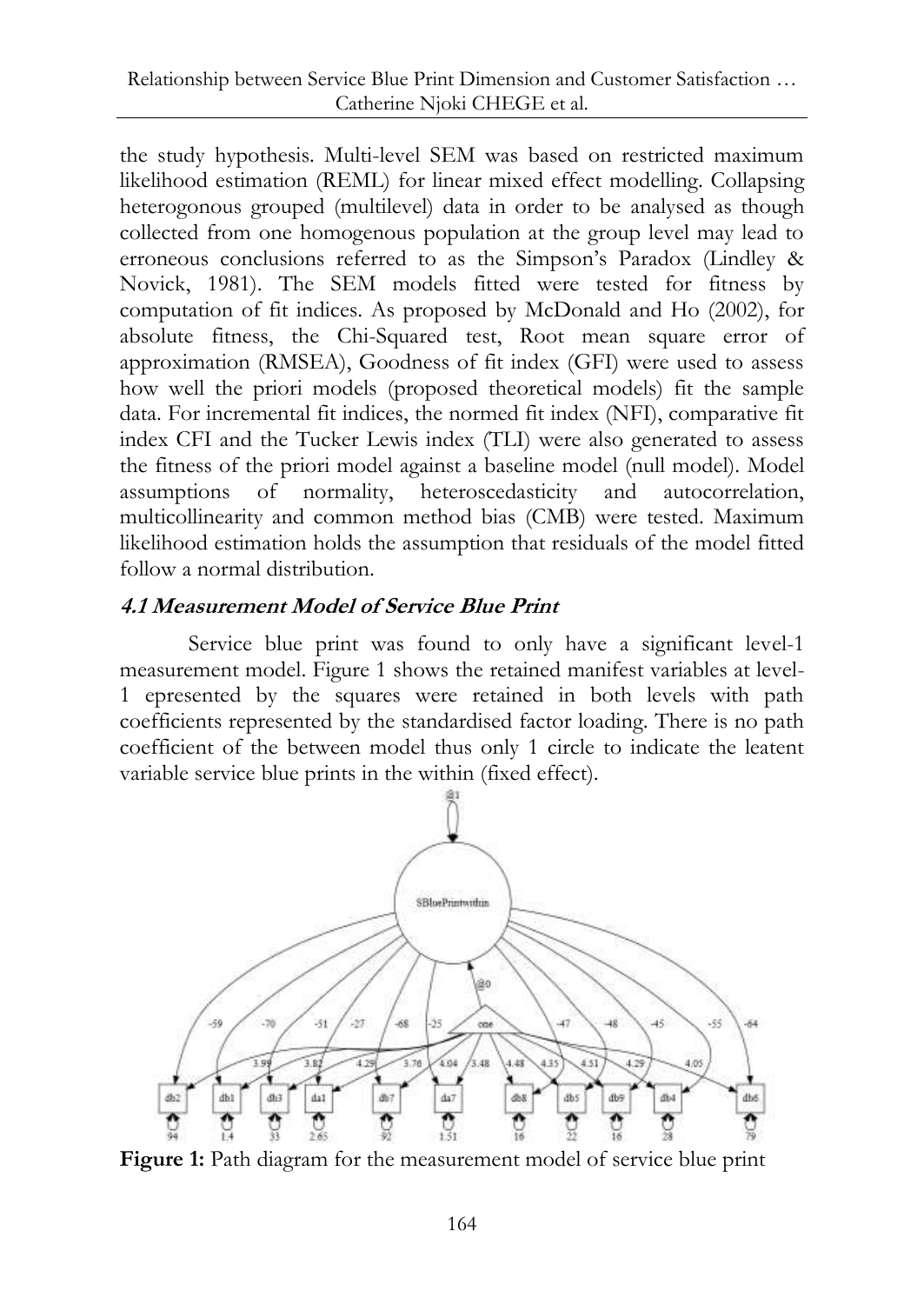Service blue print was found to have no significant level-2 measurement model thus none of the manifest variables had significant variance contribution to the latent variable across the entities. At level-1, the indicators were however found to significantly load the latent variable service blue print. The fit indices of the service blue prints measurement model are shown in table 1 which shows that the model met all the required cut-offs of both absolute and incremental fit indices.

|           | Chi-square          |       |       |       |        |       |              |
|-----------|---------------------|-------|-------|-------|--------|-------|--------------|
|           | $\gamma^2$          | Sig.  | CFI   | NFI   | TLI    | GFI   | <b>RMSEA</b> |
| Statistic | 570.301             | 0.000 | 0.927 | 0.919 | 0.976  | 0.915 | 0.061        |
| Cut-off   | P-value $\leq 0.05$ |       | > 0.9 | > 0.9 | > 0.95 | > 0.9 | $\leq 0.08$  |

**Table 1:** Model fit indices for Service Blue Print

## **4.2. Diagnosis of assumptions of the model of Service blue print on Customer Satisfaction**

Diagnosis was also carried out on the model fitted to assess the effect of Service blue print on customer satisfaction. Figure 2 show a normal q-q plot of the level-1 residuals for this model. The Q-Q plots where used to assess the assumption of normality by comparing the distribution from the data to the theoretical normal distribution represented by the line shows that the residuals for this model generally follow a normal distribution. However a deviation from the line was noted from the line by low values. This implied possibility of a deviation from normality.



**Figure 2:** Q-Q plot for level-1 residuals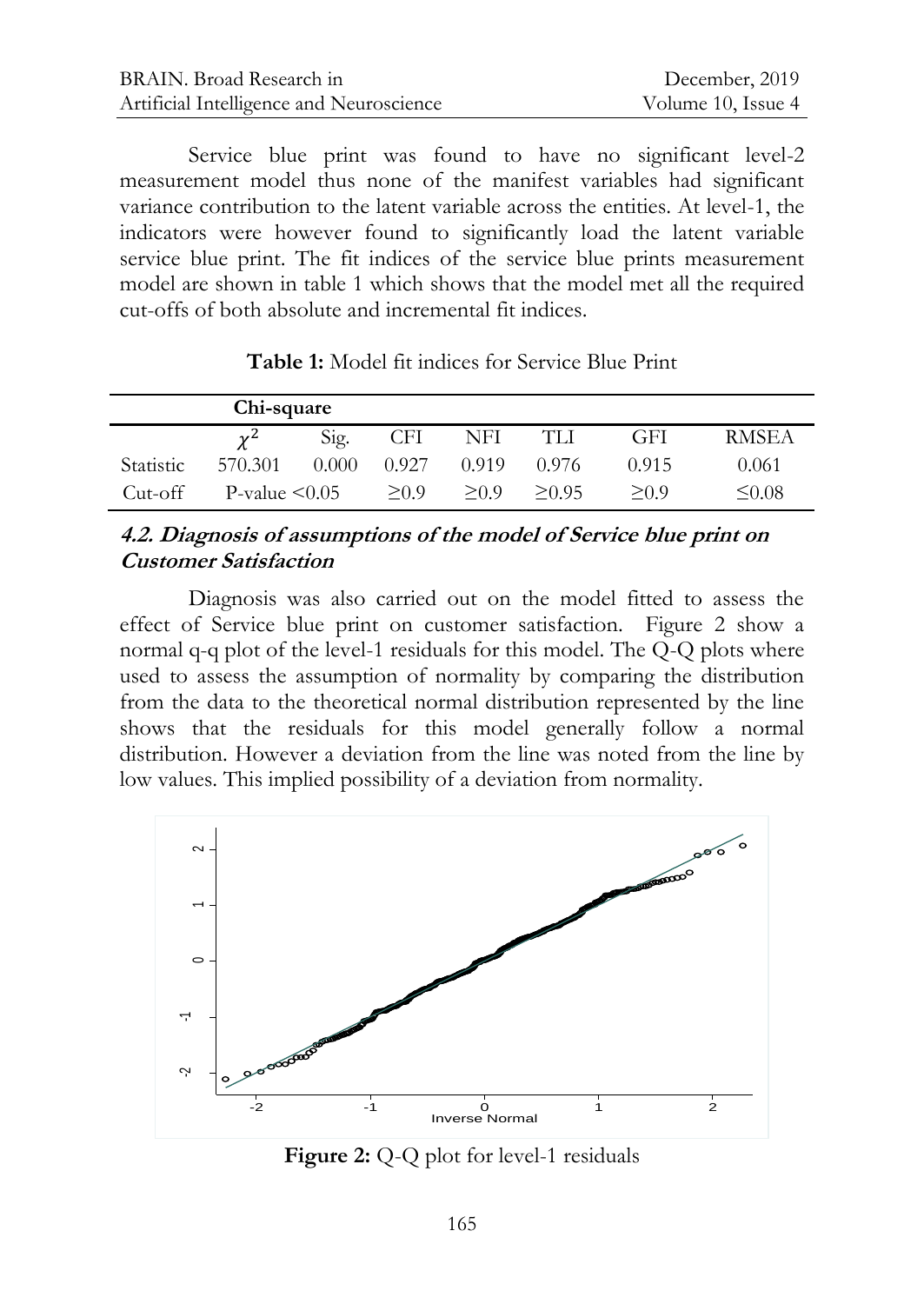Figure 3 shows a hanging rootograms with confidence intervals (CI) were also generated to assess and confirm whether the residuals were deviating from normality or not. Some of the hanging roots of the level-1 residuals have confidence intervals within the zero mean. However, 5 of the last hanging roots show residuals that are significantly greater or less than from zero based on the 95% confidence intervals below or above zero implying. This shows that the level-1 residuals for this model significantly violated the normality assumption.



**Figure 3:** Rootogram for level-1 residuals; Service Blue Print against Customer Satisfaction Model

To further explore the nature of the distribution of level-1 residuals within each insurance company, q-q plots were fitted for each group (insurer) and presented as a line-up of q-q plots (figure 4). In comparison with the overall q-q plot of all the cases, the decomposed plots by group showed some elements of deviations from the theoretical normal distribution in in some panels such as insurer 2, 9 and 13. The plots were well aligned along the theoretical distribution line in each graph. While level-1 residuals of this model showed from the entire sample showed a significant deviation from normality.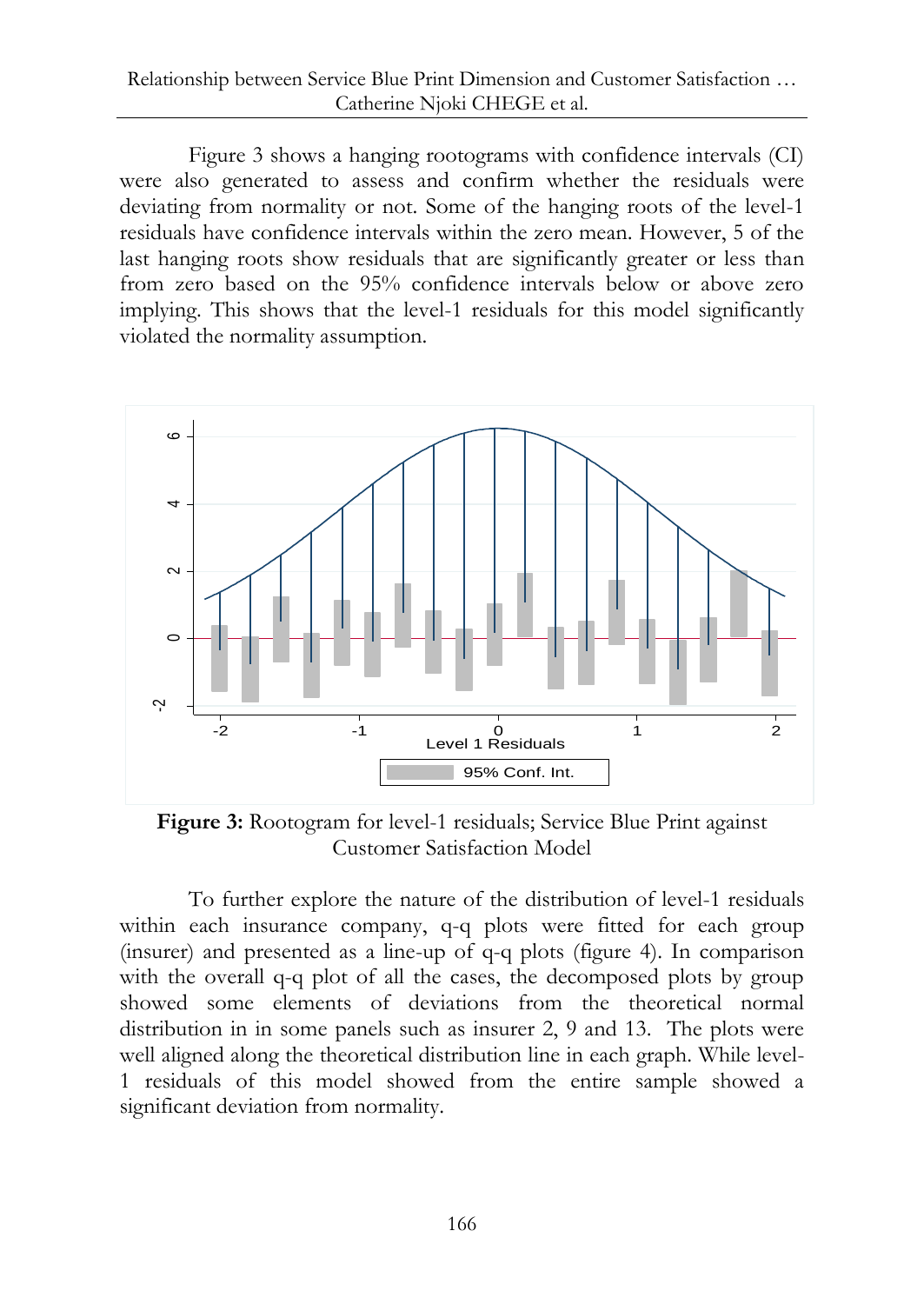

**Figure 4:** Q-Q plots line-up for level-1 residuals

Hanging rootograms were further used to explore the normality in the level-2 residuals of this model (figure 5). From the residuals due to the random intercepts, only 2 of the hanging roots have the 95% confidence interval below the theoretical distribution (zero). This confirms that the BLUPs (Best Linear Unbiased Predictions) of the random intercepts significantly deviate from normality. However for the residuals due to Service blue print as a covariate, none of the hanging roots were significantly lower or higher than of the theoretical normal distribution line (Zero). The results confirm that the level-2 residuals (random slope BLUPs) follow a normal distribution.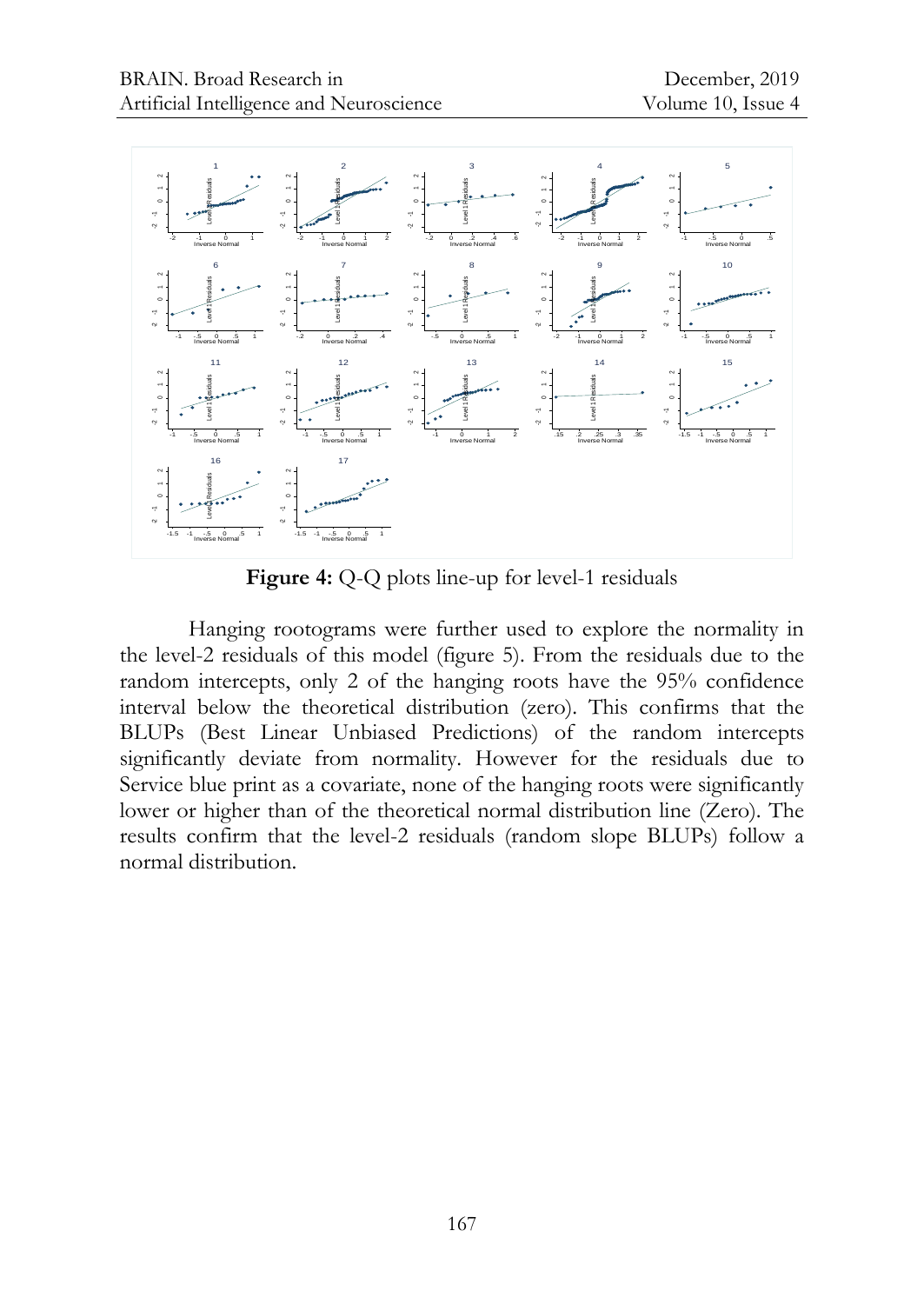#### Relationship between Service Blue Print Dimension and Customer Satisfaction … Catherine Njoki CHEGE et al.



**Figure 5:** Rootograms for level-2 residuals

Table 2 shows the normality test for both level 1 and level 2 residuals. The results show that level 1 residuals significantly deviates from normality. The p-value of the probability of skewness and that of the probability of Kurtosis not equal to 3 are both less than 0.05. The Jaque-Bera chi-square statistic of deviation from normality also has a p-value of 0.001 which is less than 0.05 implying significantly non-normal data at the client level. The level-2 residuals have p-values greater than 0.05 implying normality at level 2.

| Table2: Jaque-Bera normality test |  |
|-----------------------------------|--|
|-----------------------------------|--|

| Variable          |     | Pr(Skewne Pr(Kurtos |                 | adi     | Prob>c          |
|-------------------|-----|---------------------|-----------------|---------|-----------------|
|                   | Obs | ss)                 | $\overline{1}S$ | chi2(2) | hi <sub>2</sub> |
| Level-1 residuals | 364 | 0.0004              | 0.0016          | 18.74   | 0.0001          |
| random<br>Level-2 | 17  | 0.3788              | 0.3792          | 1 74    | 0.4187          |
| slopes            |     |                     |                 |         |                 |

Further to the exploratory assessment of the normality assumption, homoscedasticity was assessed using scatter plots of the residuals against the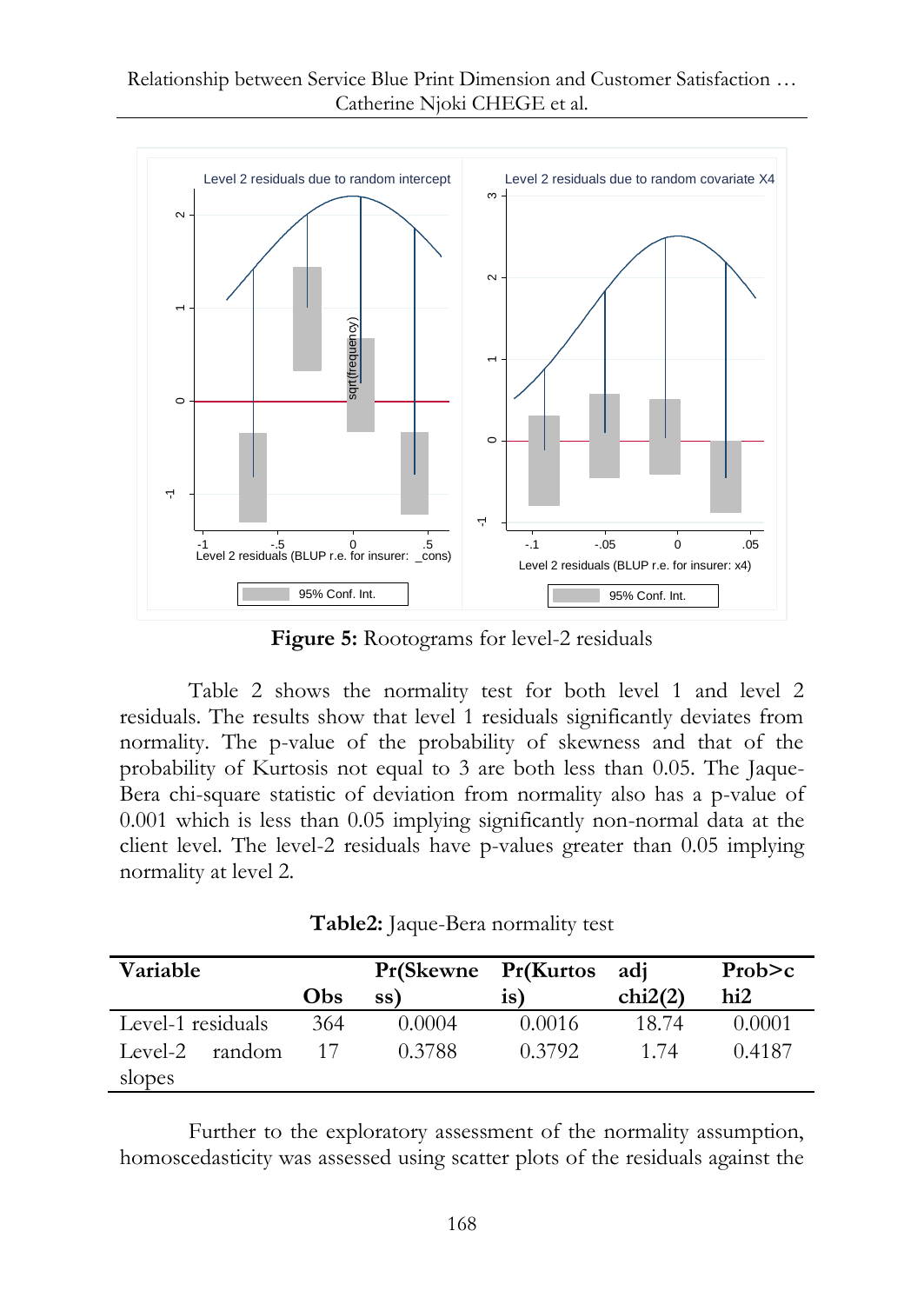predicted values. Homoscedasticity of the residuals is referred to as constant variance of the residuals. Heteroscedasticity is the opposite of homoscedasticity and is attributed to non-random patterns in the scatter plots. As shown in figure 6, the scatter plots on level-1 residuals displayed decreasing patterns implying heteroscedasticity and deviation from the homoscedasticity assumption. The level 2 residuals which were BLUPs of random intercept predictions when fitted against the predicted values of customer satisfaction also exhibited heteroscedasticity with an increasing pattern of higher predictions (figure 7). Level-2 residuals from the BLUPs of random covariate (Service blue print) predictions against the predicted values of customer satisfaction were randomly distributed about zero with no increasing or decreasing patterns to imply homogeneity of variance.

![](_page_11_Figure_3.jpeg)

**Figure 6**: Scatter plot of residuals against predicted values for level-1 residuals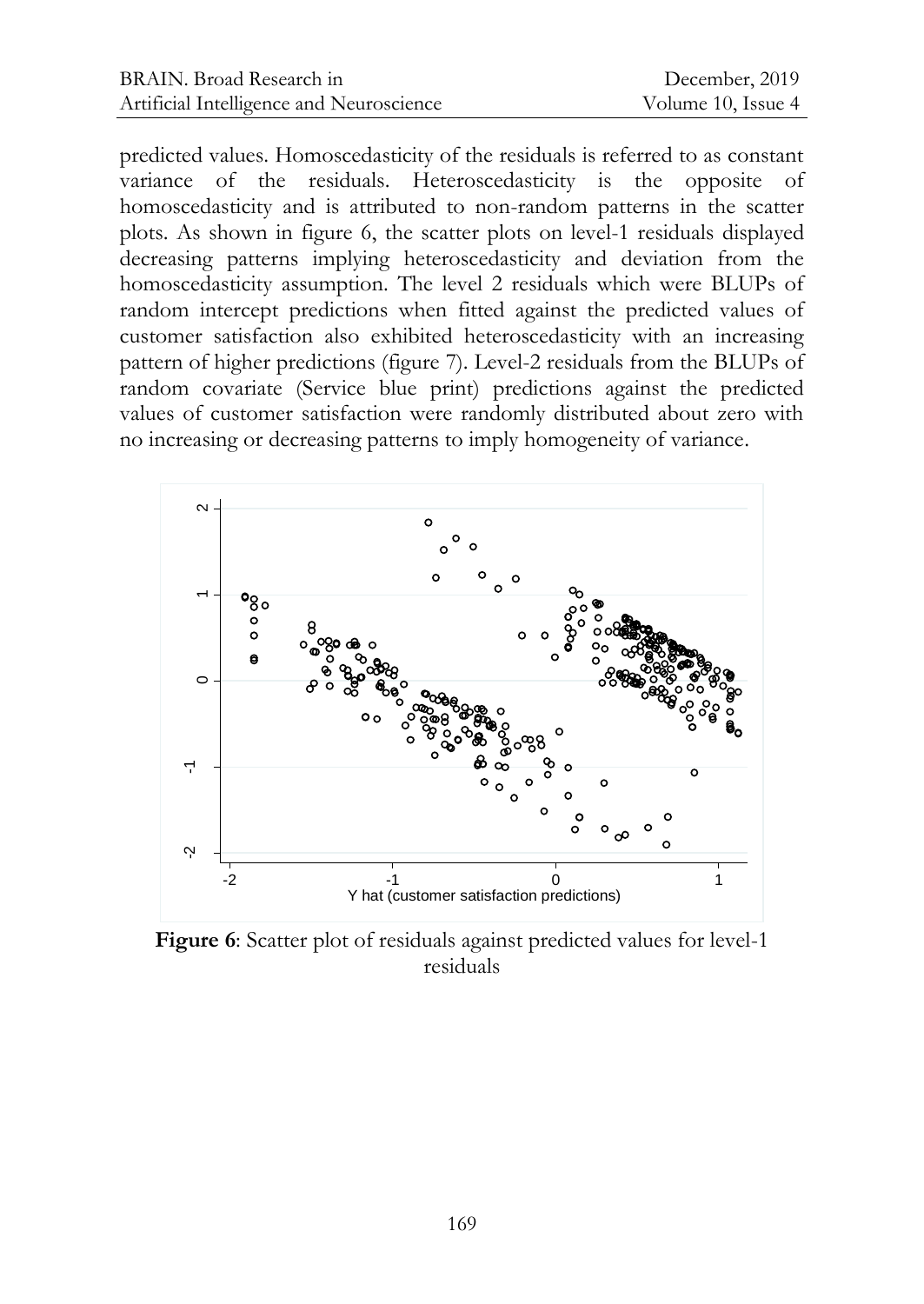![](_page_12_Figure_1.jpeg)

Figure 7: Scatter plot of residuals against predicted values for level-2 residuals

## **4.3 Structural Equation Model for Service Blue Print and Customer Satisfaction**

To assess the effect of service blue prints on customer satisfaction, a structural equation model was fitted for the effect of the retained indicators of both variables with the between and within effect factor loadings and the effect of the latent variable service blue prints on the latent variable customer satisfaction. The control variables were not included as the respondent invariant variables were found to have no significant effects on customer satisfaction. From the Structural equation model, Service blue prints was found to only have a significant fixed effect as a level 1 independent variable with not a significant level 2 random covariate. Table 3 shows the summarised structural equation model for the influence of service blue prints on customer satisfaction. The diagnostics tests revealed violation of the normality assumption and homoscedasticity of residuals.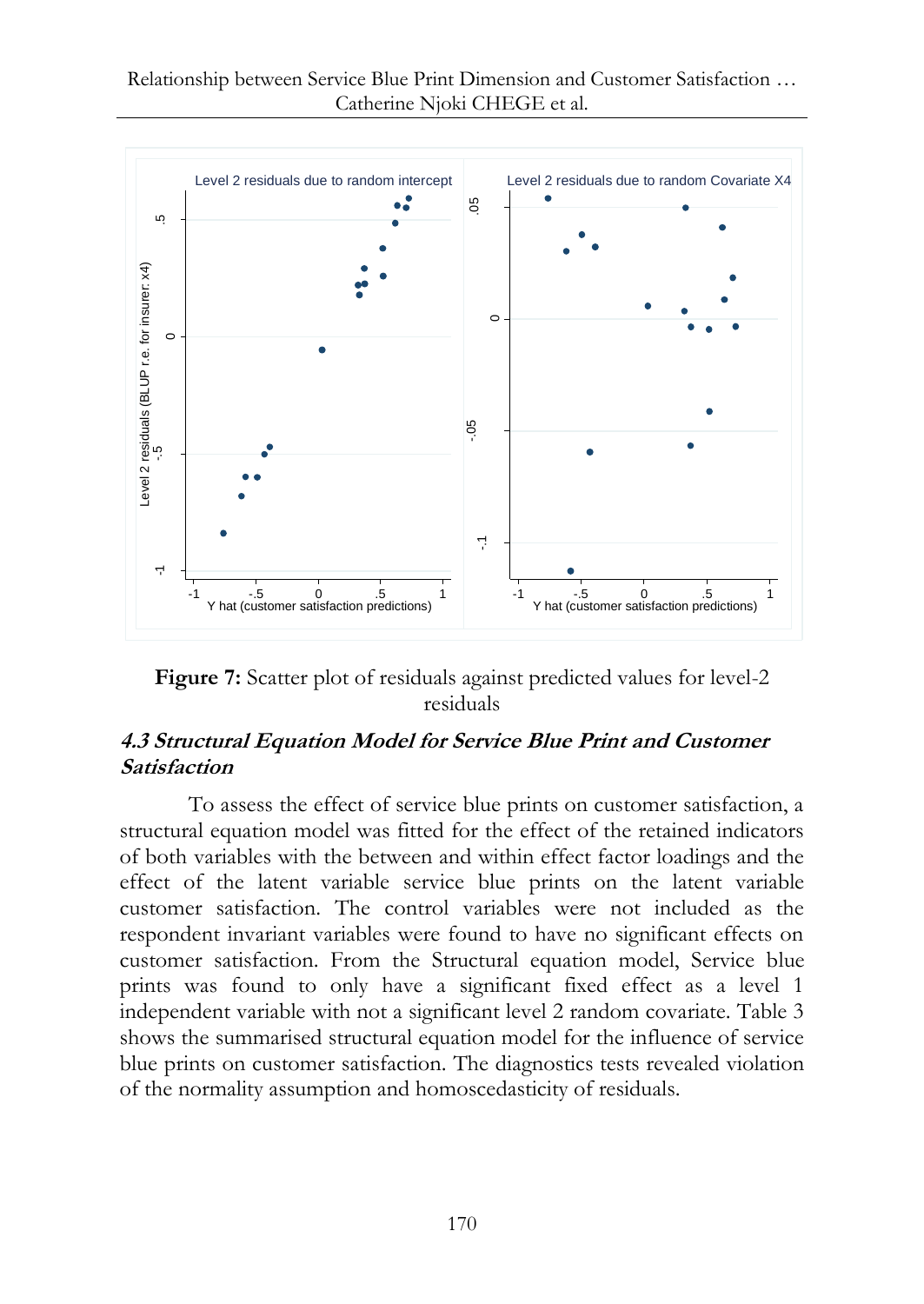| Level                 |                                    | Path                  |          | Estimate Std. Error |           |
|-----------------------|------------------------------------|-----------------------|----------|---------------------|-----------|
| Level $1 -$<br>client | customer<br>satisfaction<br>within | S.BluePrint<br>within | $-2.300$ | 0.061               | $-37.705$ |

**Table 3:** Influence of Service blue prints on customer satisfaction

Figure 8 is the path diagram for the structural model on the influence of service blue prints on customer satisfaction. In level-2, the figure only displays the measurement model of customer satisfaction which was the only significant model in the entity level. Service blue print was found to have no significant measurement model from the manifests to the latent variable. Level-2 however shows the significant measurements of both service blue-prints and customer satisfaction based on their retained indicators and the significant path coefficient of the within effect of service blue prints on customer satisfaction.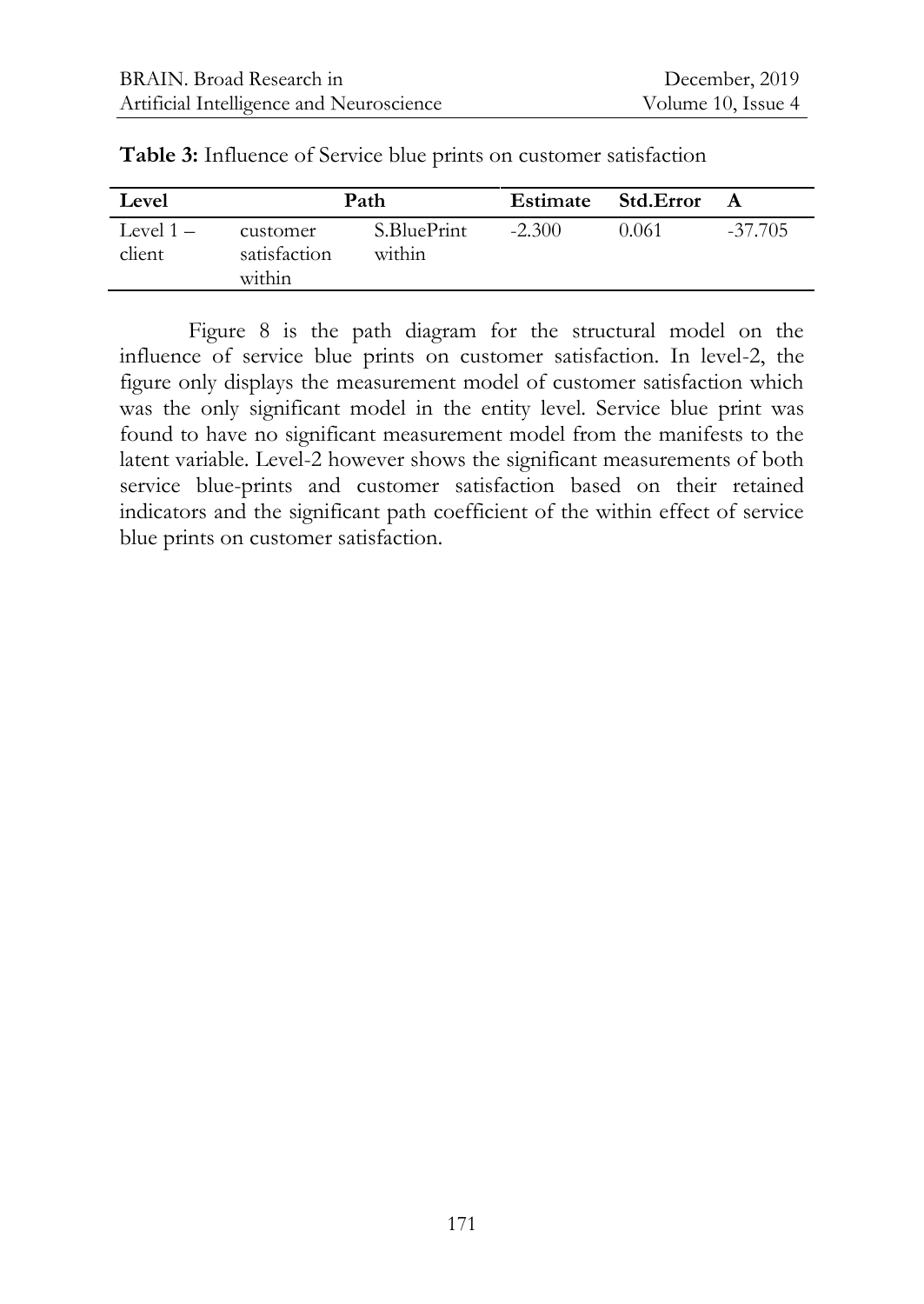![](_page_14_Figure_0.jpeg)

Figure 8: Path diagram of the influence of Service Blue Print Dimension on Customer Satisfaction

From the measurement model of service blue print, factor scores were generated and used as latent variables to assess the influence of service blue print on customer satisfaction using the REML mixed effect models. According to the analysis in table 4, service blue print has a significant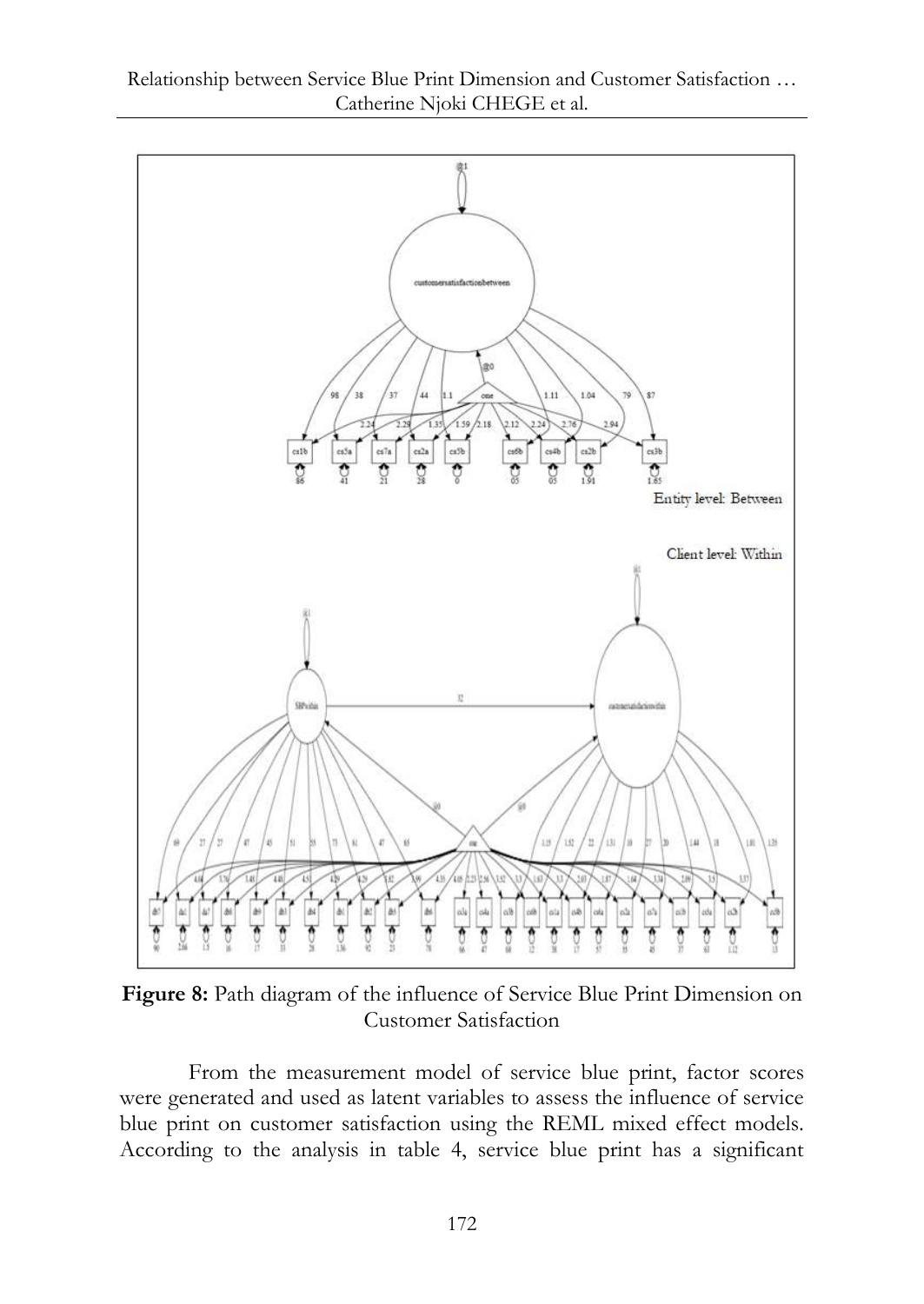| BRAIN. Broad Research in                 | December, 2019     |
|------------------------------------------|--------------------|
| Artificial Intelligence and Neuroscience | Volume 10, Issue 4 |

coefficient estimate ( $\beta$  =-0.173, Z= -4.040, p-value = 0.000) as a level 1 variable in the fixed effect components. The random effect component of that considered the level 2 (entity level) was also found to be significant with random intercepts only without including the random slope (random covariate service blue print). The intra-class correlation (ICC) due entities (insurance companies) is 28.3%. The LR statistic is 73.39 with a p-value less than 0.05 implying significant random intercept effects in the model.

| Mixed-effects GLM                       |                   | Number of obs    | $= 364$                              |
|-----------------------------------------|-------------------|------------------|--------------------------------------|
| Group variable: insurer                 |                   | Number of groups | 17<br>$\equiv$                       |
|                                         | Obs per<br>group: | Min              | $\mathfrak{D}_{\mathfrak{p}}$<br>$=$ |
|                                         |                   | Avg              | 21.<br>$=$<br>4                      |
|                                         |                   | Max              | -108<br>$=$                          |
|                                         |                   | Wald $chi2(1)$   | - 16.<br>$=$<br>36                   |
| Log restricted-likelihood $=$ -469.5157 |                   | Prob > chi2      | $\equiv 0.000$                       |
|                                         |                   |                  |                                      |

## **Table 4:** Influence of Service Blue Print: Fixed Effect with Random Intercept

| <b>Customer satisfaction</b> | Coef                     | Std.  | Z              | P > z |          | $[95%$ Conf.     |
|------------------------------|--------------------------|-------|----------------|-------|----------|------------------|
| $(fac1_1_y)$                 | ٠                        | Err.  |                |       |          | <b>Intervall</b> |
| X4                           | $\overline{\phantom{a}}$ | 0.043 | $\overline{a}$ | 0.000 | $-0.256$ | $-0.089$         |
|                              | 0.17                     |       | 4.04           |       |          |                  |
|                              | 3                        |       |                |       |          |                  |
| cons                         | 0.10                     | 0.142 | 0.76           | 0.449 | $-0.171$ | 0.387            |
|                              | 8                        |       |                |       |          |                  |

| Random-effects                                  | Estima | Std. Err. |                                | [95% Conf. Interval] |
|-------------------------------------------------|--------|-----------|--------------------------------|----------------------|
| <b>Parameters</b>                               | e      |           |                                |                      |
| Insurer                                         |        |           |                                |                      |
| $\text{var}(\_\text{cons})$                     | 0.27   | 0.116     | 0.124                          | 0.629                |
|                                                 | 9      |           |                                |                      |
| var(Residual)                                   | 0.70   | 0.054     | 0.609                          | 0.820                |
|                                                 | 6      |           |                                |                      |
| LR test vs. linear regression: chibar2 $(01)$ = |        |           | 73.39Prob >= chibar2 = $0.000$ |                      |
| Level                                           | ICC.   | Std. Err. | $[95%$ Conf.                   | Interval             |
| Insurer                                         | 0.283  | 0.086     | 0.147                          | 0.476                |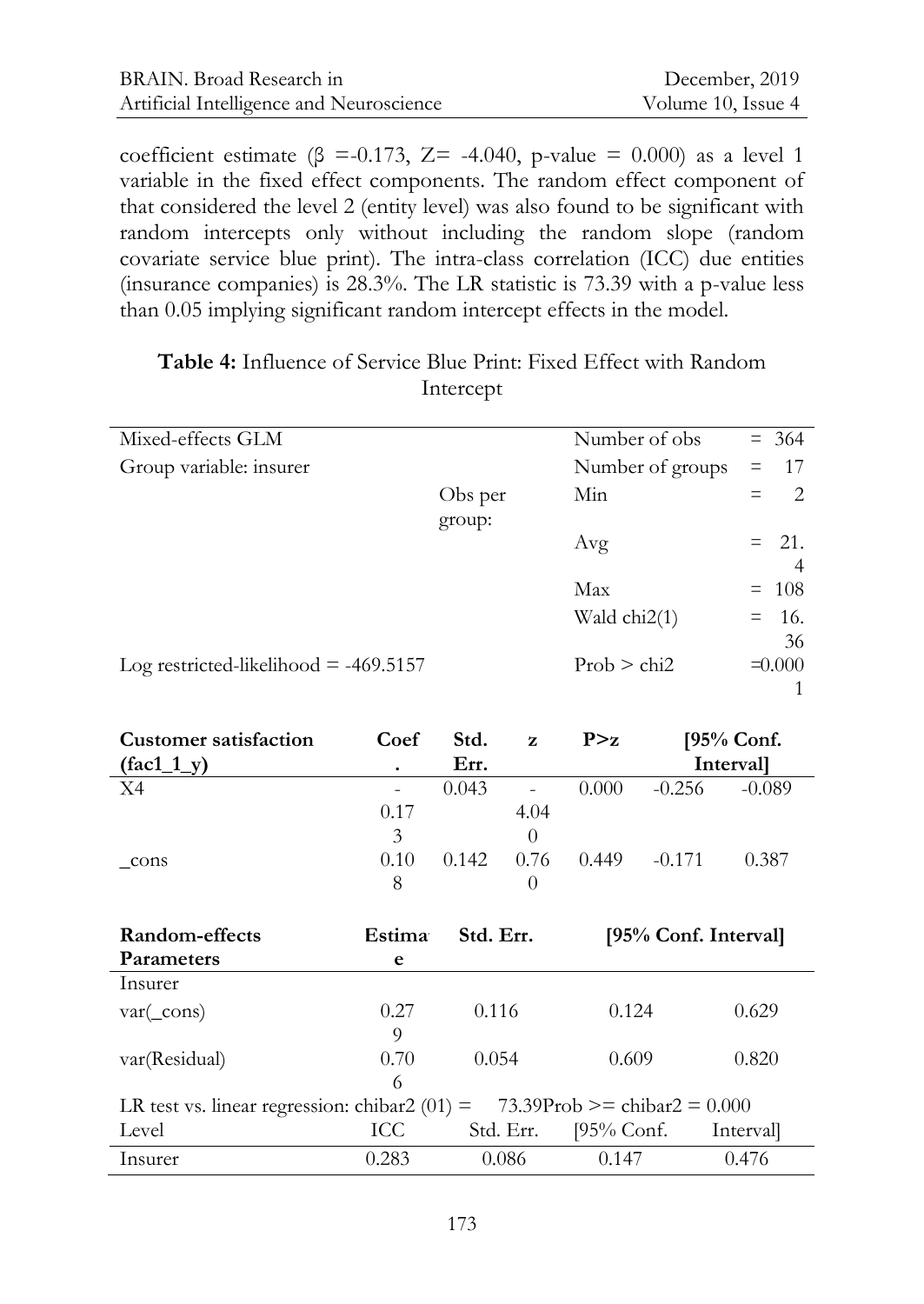To assess the level 2 effect of service blue print on customer satisfaction, service blue print was included in the random effect component of the model as a random covariate. The results of the analysis are shown in table 5. The variance attributed service blue print covariate at level-2 is 0.007implying almost the entire variation between insurance companies is due to the random intercept. The random component is however still significant as shown by the LR statistic which has a p-value less than 0.05 and an intra-class correlation of 28.7%.

| <b>Table 5:</b> Influence of Service Blue Print Dimension: Fixed Effect with |
|------------------------------------------------------------------------------|
| Random Slopes                                                                |

| Mixed-effects GLM                        |         | Number of obs.   | $= 364$              |
|------------------------------------------|---------|------------------|----------------------|
| Group variable: insurer                  |         | Number of groups | 17<br>$=$            |
|                                          | Obs per | Min.             | $\mathcal{L}$<br>$=$ |
|                                          | group:  |                  |                      |
|                                          |         | Avg              | $= 21.$              |
|                                          |         |                  | $\overline{4}$       |
|                                          |         | Max              | $= 108$              |
|                                          |         | Wald chi2(1)     | $= 9.02$             |
| Log restricted-likelihood $= -233.30916$ |         | Prob > chi2      | $\pm 0.002$          |
|                                          |         |                  |                      |
|                                          |         |                  |                      |

| <b>Customer satisfaction</b> | Coef              | Std.  | $\mathbf{z}$             | P > z |          | $[95%$ Conf.     |
|------------------------------|-------------------|-------|--------------------------|-------|----------|------------------|
| $(fac1_1_y)$                 | ٠                 | Err.  |                          |       |          | <b>Intervall</b> |
| X4                           | $\qquad \qquad -$ | 0.054 | $\overline{\phantom{a}}$ | 0.003 | $-0.268$ | $-0.056$         |
|                              | 0.162             |       | 3.00                     |       |          |                  |
|                              |                   |       | $\left( \right)$         |       |          |                  |
| cons                         | 0.110             | 0.143 | 0.77                     | 0.442 | $-0.170$ | 0.390            |
|                              |                   |       |                          |       |          |                  |

| Random-effects                                  | Estima | Std. Err. | [95% Conf. Interval]             |           |
|-------------------------------------------------|--------|-----------|----------------------------------|-----------|
| <b>Parameters</b>                               | te     |           |                                  |           |
| Insurer                                         |        |           |                                  |           |
| $\text{var}(\_\text{x4})$                       | 0.007  | 0.013     | 0.000                            | 0.349     |
| $\text{var}(\_\text{cons})$                     | 0.282  | 0.117     | 0.125                            | 0.635     |
| var(Residual)                                   | 0.699  | 0.054     | 0.601                            | 0.814     |
| LR test vs. linear regression: chibar $2(01)$ = |        |           | 13.36 Prob >= chibar2 = $0.0001$ |           |
| Level                                           | ICC    | Std. Err. | [95% Conf.                       | Intervall |
| Insurer                                         | 0.287  | 0.087     | 0.149                            | 0.481     |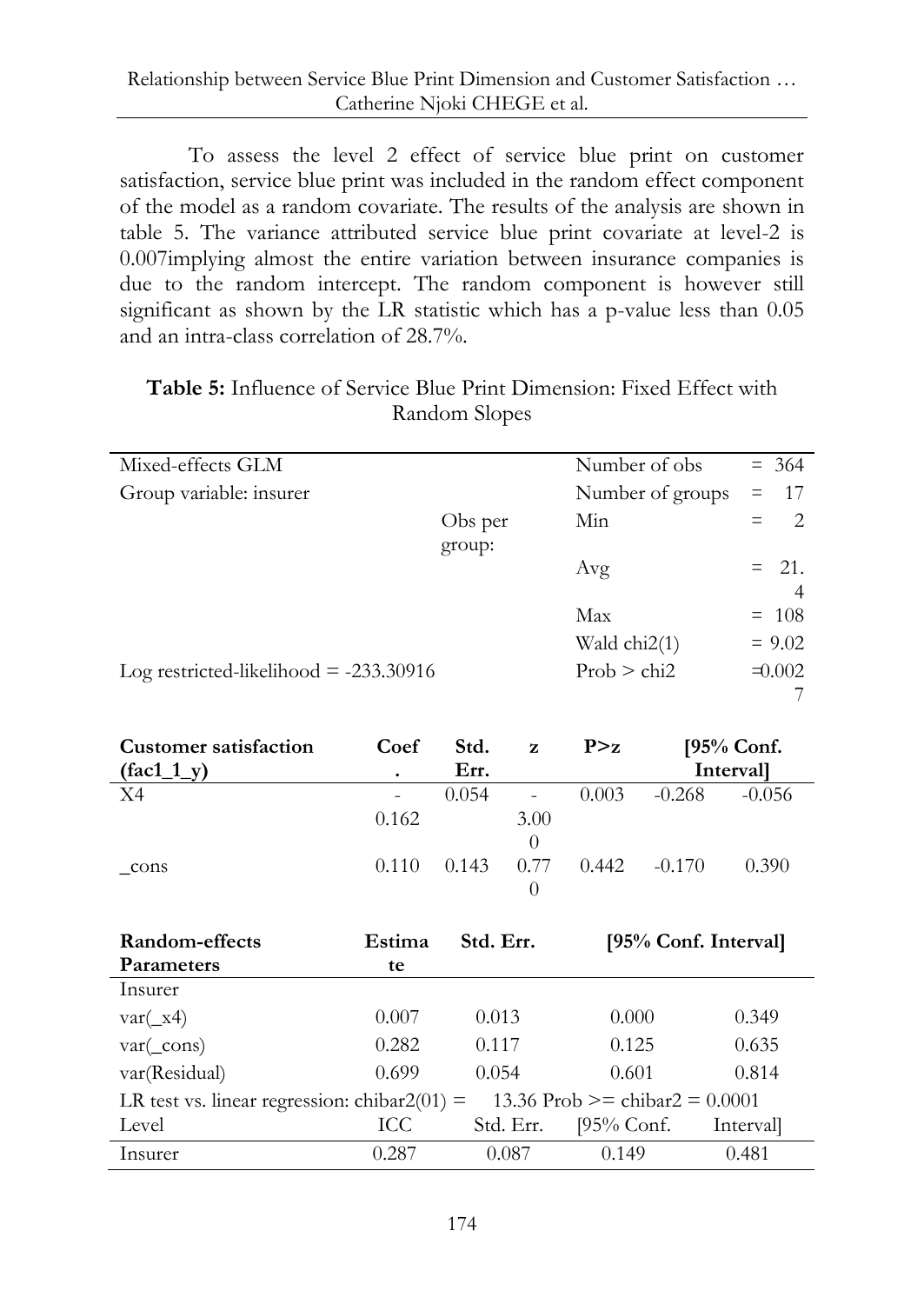To confirm whether the level-2 variation due to the independent variable service blue print was significant, a likelihood ratio test was carried out to assess the change in the random component of the model due to addition of service blue print as a level-2 covariate. Table 6 shows the LR test where model M1 is with no random slope is nested in model M2 which has the random slope due to service blue print. The results show a significant improvement to the model as due to addition of the level-2 service blue print covariate. The addition reflects a 0.42 change in the LR chi-square statistic with a p-value of 0.517 which is greater than 0.05. Further the Bayesian information criterion (BIC) of model M1 is less than that of model M2 implying that model M1 is a better model thus no significant random slope due to service blue print. This confirms that service blue print has a significant fixed effect on customer satisfaction at level 1 but has no random effect across the entities.

#### **Table 6:** LR test on the influence of Service Blue Print as level-2 random covariate

| Likelihood-ratio test         | LR chi2(2) $=$   | 0.42       |
|-------------------------------|------------------|------------|
| (Assumption: M1 nested in M2) | $Prob$ ><br>chi2 | $= 0.5172$ |

Akaike's information criterion and Bayesian information criterion

| <b>BIC</b> |
|------------|
|            |
| 962.62     |
|            |
| 968.09     |
|            |
|            |

The fixed effects of service blue prints within each entity are reflected in figure 6 by the parallel lines with equal slopes. The random intercepts is reflected by the shift of the line from one entity to the other depending on the entity effect. The resulting equation from the model with fixed effects of service blue prints within and random intercepts across the insurance companies is given by;

$$
Y_{ij} = \gamma_{0j} - 0.173X_{ij} + \varepsilon_{ij}
$$
  

$$
\gamma_{0j} = 0.279 + \mu_{0j}
$$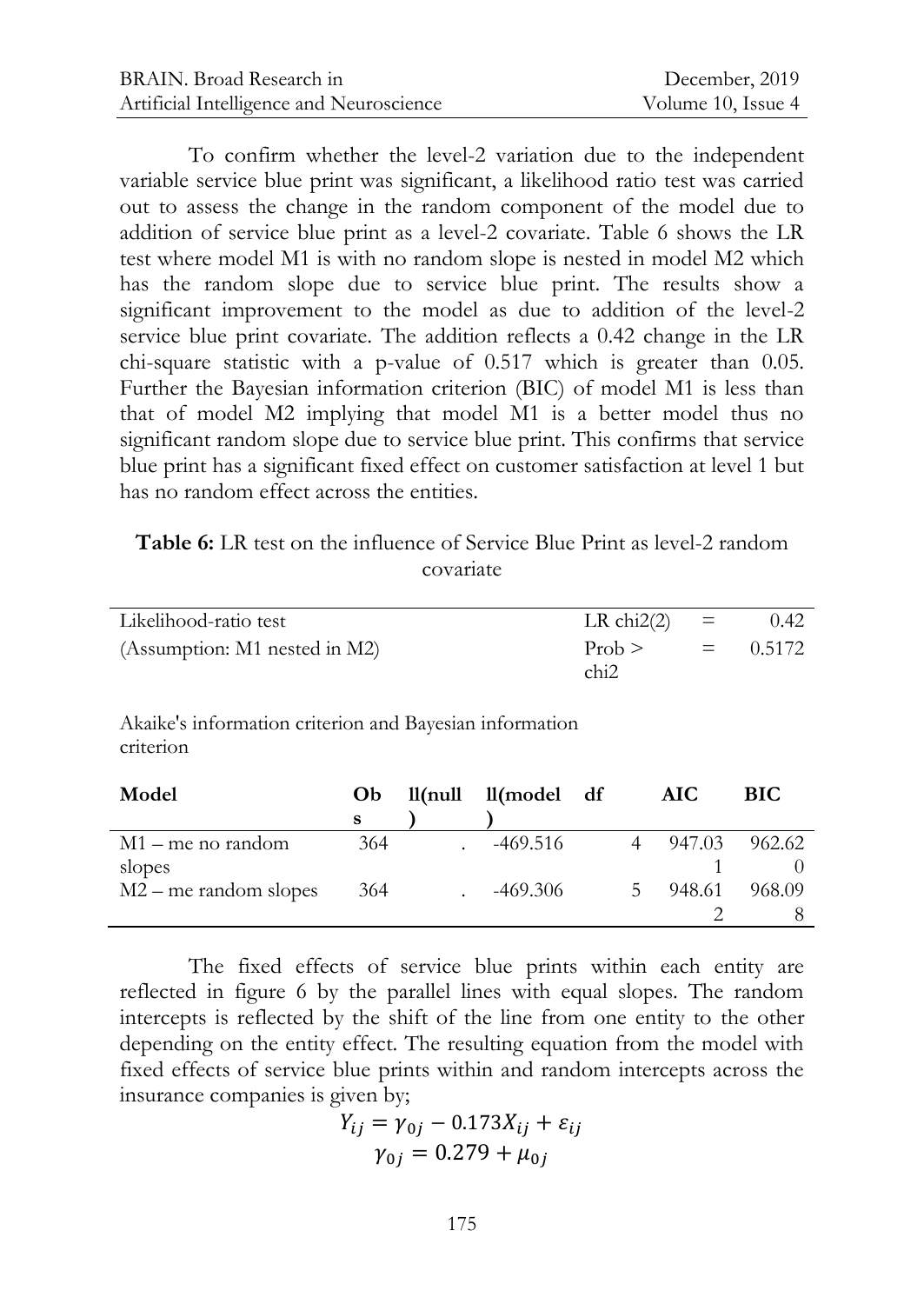### **5. Results, Conclusion and Recommendations**

From the bivariate analysis results between Service blue print (SBP) and customer satisfaction, the second study hypothesis was tested and a conclusion drawn on the objective, that is;

**H04**: *Service blue print dimension does not have a significant relationship with Customer Satisfaction in the insurance industry in Kenya.*

## **5.1 Results**

From analysis, the p-value of the fixed effect coefficient of SBP was found to be 0.000 which is less than 0.05 thus the null hypothesis was rejected. A conclusion was then drawn that SBP has a significant relationship with Customer Satisfaction in the insurance industry in Kenya. The results show that a unit increase in the levels of the SBP as perceived by a customer result into an increase in the customer's level of Satisfaction by 0.173. The model results however showed no significant random covariance between SBP and customer satisfaction across the clusters of customers (insurance companies) thus the variation and levels of customer satisfaction across the insurance companies is not explained by the variation in SBP across entities.

The study findings confirmed that, there is a significant relationship between service blue print dimension and customer satisfaction in the insurance industry in Kenya. This is a justification that insurance service providers who invest in service blue print are assured of customer retention since their customers are satisfied. This means that, their service systems or processes are enabling them to provide quality service with minimal complain. Service blue print enables the firms to measure the success rate of service innovations and systems. Service quality gaps identified serve as an opportunity for improvement (OFI) hence leading to cost cutting measures that will enable the firms to invest in service innovations and systems that will contribute to increase in profitability. Through service blue print, interactions between customers and the service employees are easy to achieve. When proper systems and processes are implemented, customers derive satisfaction. Service blue print models are relative. Customer experiences also vary hence affecting customer satisfaction rates amongst Kenyan insurance firms.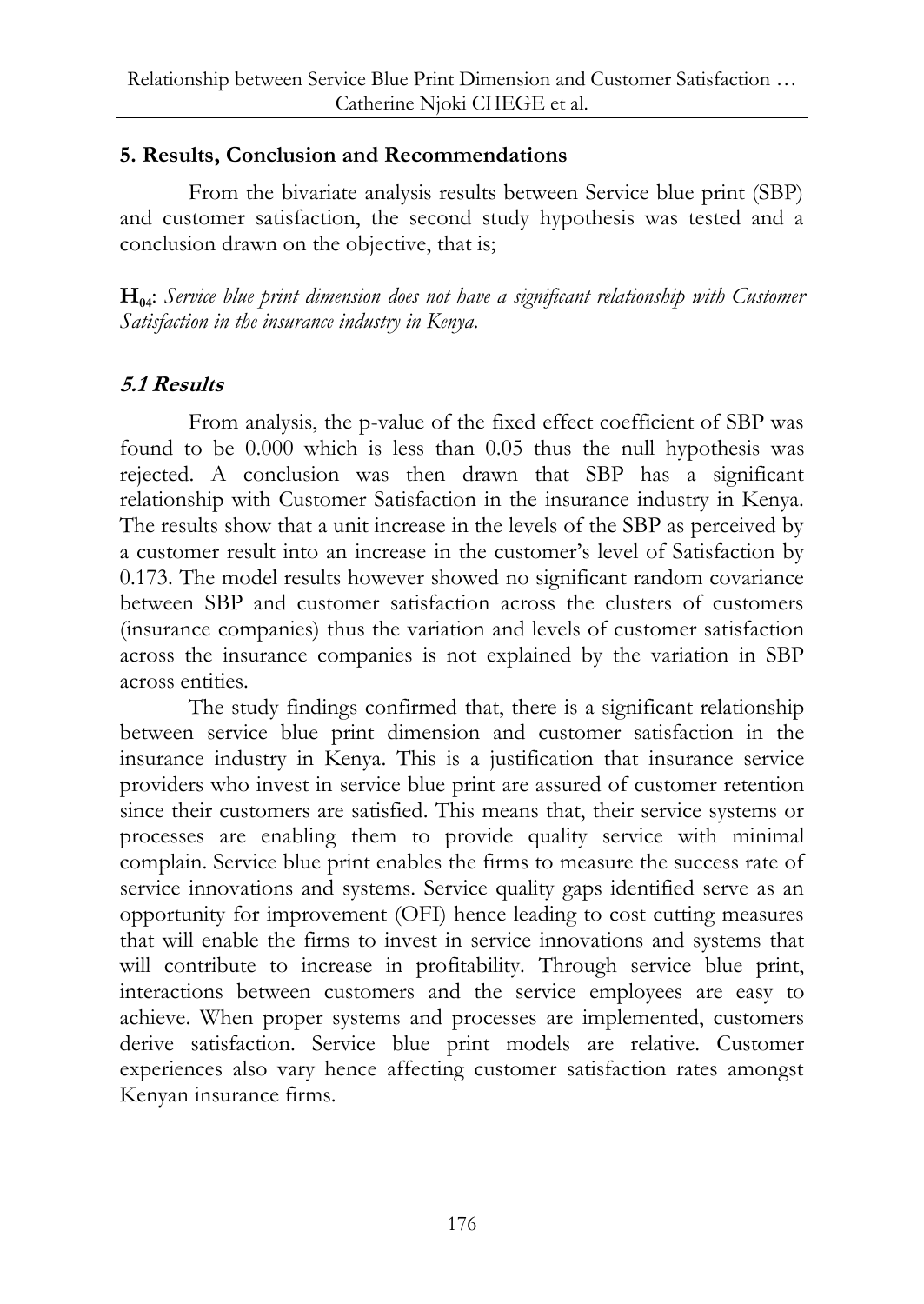### **5.2 Conclusion**

The study concluded that service blue print has a significant relationship with Customer Satisfaction in the insurance industry in Kenya. This was based on the hypothesis test carried out which was rejected to draw the conclusion of a significant fixed effect of service blue print on customer satisfaction in all the studied insurance companies. The influence of service blue print was found to be fully explained to be fixed in all the entities as implied by the insignificant random slopes due to service blue print. However, the study also found that the fixed effect of service print does not fully explain customer satisfaction as implied by the significant random intercept to imply that customer satisfaction is heterogeneous and differs across the insurance companies but is not due to the differences in service blue print across the entities.

### **5.3 Recommendations**

The study recommends that, insurance firm managers should from a practical perspective should use the results generated by their service blue print models and use them to assist in evaluating and improving the existing service processes. Service blue prints will assist them to identify and address the existing challenges facing the industry today and bring transformation. Identifying and satisfying customer needs improves services and separates the industry from others hence developing a competitive advantage.

The insurance firm managers should incorporate service blue print models in their company policy discussions as a key measure of their service innovations and systems/processes. Service blue printing has the potential to align and coordinate insurance service processes hence making it an important policy tool to help improve quality and reduce costs. This will enable everyone in the service loop to understand their critical roles on the blue print along with the necessary logical improvements or changes. Further, customer input should be incorporated to improve the core services.

The study also recommends that, the Insurance Regulatory Authority should consider including service blue printing as a benchmark for accreditation standards that evaluate how customers respond to existing service processes and innovations including measures of customer satisfaction. This will help to improve public perception towards insurance and create trust hence increasing penetration rates which are currently still very low in Kenya.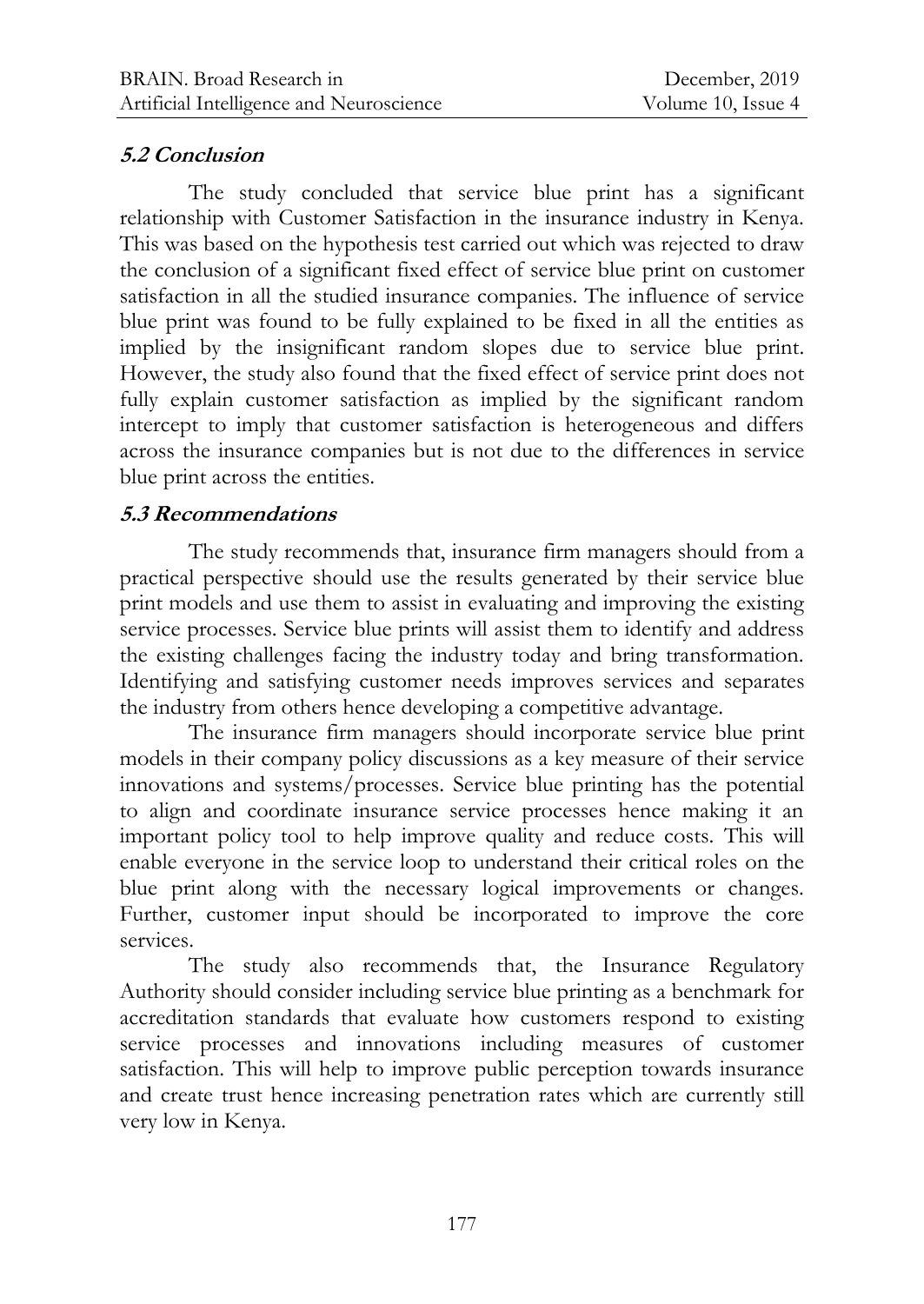#### **References**

- Andreou, G. (2017). Blue printing and its effect on service quality: An empirical case study of Coffee Island. (Masteral thesis, Aristotle University of Thessaloniki, Thessaloniki, Greece). Retrieved from: <https://ikee.lib.auth.gr/record/287689/files/GRI-2017-18521.PDF>
- Bitner, M. J., Ostrom, A. L., & Morgan, F. N. (2007). *Service Blueprinting: A practical technique for service innovation.* (Working Paper, Center for Services Leadership, Arizona State University, pp. 1-24). Retrieved from: [https://paulallen.ca/documents/2014/06/service-blueprinting-a-practical](https://paulallen.ca/documents/2014/06/service-blueprinting-a-practical-technique-for-service-innovation.pdf/)[technique-for-service-innovation.pdf/](https://paulallen.ca/documents/2014/06/service-blueprinting-a-practical-technique-for-service-innovation.pdf/)
- Cooper, D.R., & Schindler, P.S. (2011). *Business research methods* (9th Ed.). New York, U.S.A.: McGraw-Hill International
- Derrick, B., & White, P. (2017). Comparing two samples from an individual Likert question. *International Journal of Mathematics and Statistics*, *18*(3) 1-13. Retrieved from: <http://www.ceser.in/ceserp/index.php/ijms/article/view/4997>

Giannis, K., Spiros, G. & Achilleas, B. (2012). Service blue printing effectiveness: Drivers of success. *Journal of Service Theory and Practice*, *22*(6), 11-15.

- Haugen, M. (2013). *Service blueprints: Persistent qualities and future potentials*. Norwegian University of Science and Technology. Retrieved from: [https://www.ntnu.no/documents/10401/1264433962/MargretheHArtikk](https://www.ntnu.no/documents/10401/1264433962/MargretheHArtikkel.pdf) [el.pdf](https://www.ntnu.no/documents/10401/1264433962/MargretheHArtikkel.pdf)
- Insurance Regulatory Authority. (2016). *Annual insurance industry report for the year ended 31st December 2017.*
- Insurance Regulatory Authority. (2017). *Annual insurance industry report for the year ended 31st December 2017.*
- Insurance Regulatory Authority. (2018). *Annual insurance industry report for the year ended 31st December 2018.*
- Israel, G. D. (2009). *Determining sample size.* Institute of Food and Agricultural Sciences, University of Florida. Retrieved from: [https://www.gjimt.ac.in/wp-content/uploads/2017/10/2\\_Glenn-D.-](https://www.gjimt.ac.in/wp-content/uploads/2017/10/2_Glenn-D.-Israel_Determining-Sample-Size.pdf) [Israel\\_Determining-Sample-Size.pdf](https://www.gjimt.ac.in/wp-content/uploads/2017/10/2_Glenn-D.-Israel_Determining-Sample-Size.pdf)
- Klynveld Peat Marwick Goerdeler (KPMG), (2016). *Kenya Insurance Survey Encyclopaedia* of survey research methods (6<sup>th</sup> ed.). Chicago, U.S.A.: Sage.
- Lindley, D.V. & Novick, M. R. (1981). The role of exchangeability in inference. *Annals of Statistics, 9*(1). 45-58. Retrieved from: <https://projecteuclid.org/euclid.aos/1176345331>
- McDonald, R. P., & Ringo Ho, M. H. (2002). Principles and practice in reporting structural